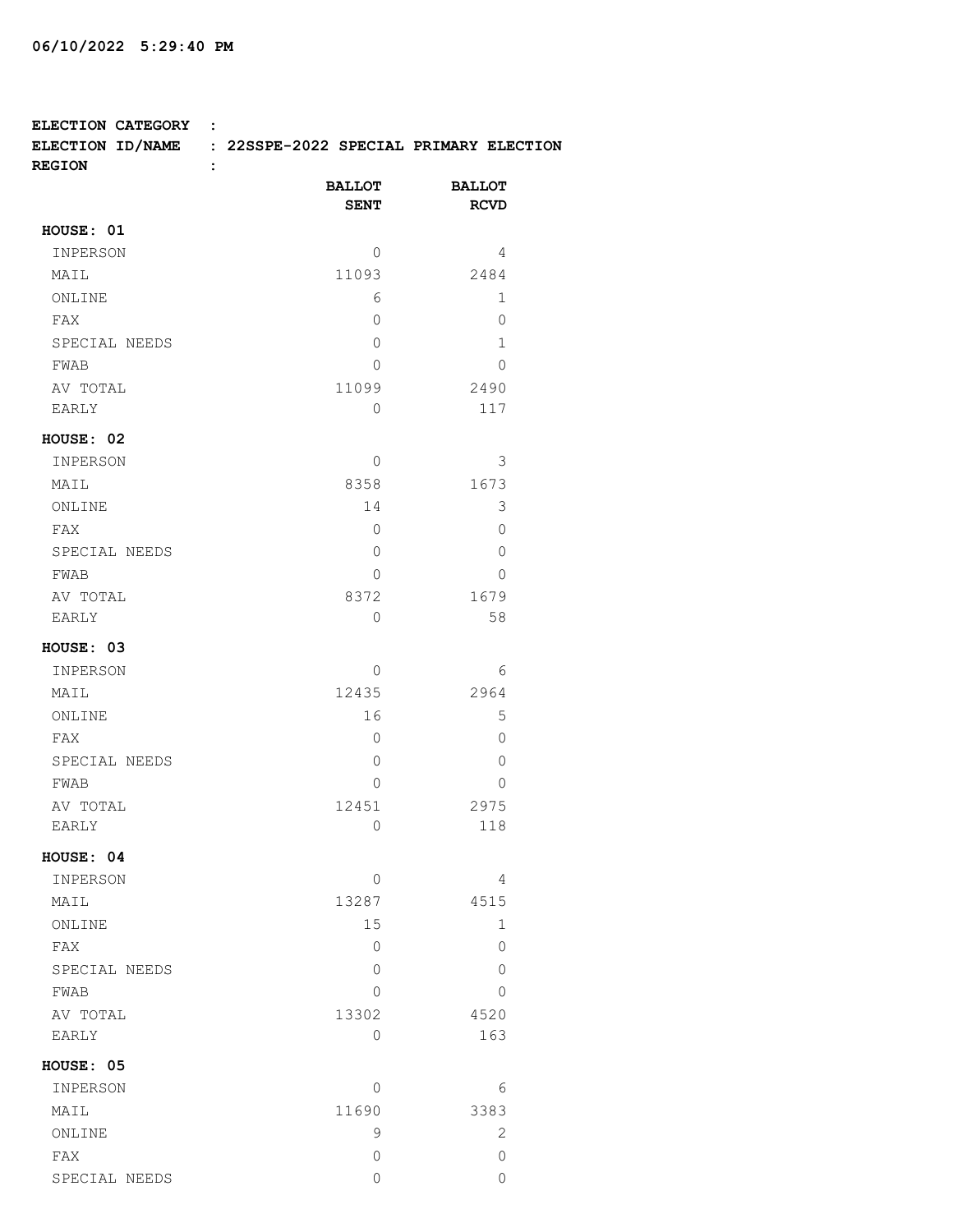| INPERSON              | 0            | 9              |
|-----------------------|--------------|----------------|
| HOUSE: 11             |              |                |
| EARLY                 | 0            | 175            |
| AV TOTAL              | 15754        | 4086           |
| FWAB                  | 0            | $\Omega$       |
| SPECIAL NEEDS         | 0            | $\mathbf 1$    |
| FAX                   | 0            | $\mathbf 0$    |
| ONLINE                | 15           | 3              |
| MAIL                  | 15739        | 4033           |
| INPERSON              | 0            | 49             |
| HOUSE: 10             |              |                |
| EARLY                 | 0            | 186            |
| AV TOTAL              | 15249        | 3900           |
| FWAB                  | 0            | 0              |
| SPECIAL NEEDS         | 0            | 0              |
| FAX                   |              |                |
|                       | 2            | 0              |
| ONLINE                | 10           | 1              |
| MAIL                  | 15237        | 3894           |
| INPERSON              | 0            | 5              |
| HOUSE: 09             |              |                |
| EARLY                 | 0            | 196            |
| AV TOTAL              | 15667        | 3641           |
| FWAB                  | 0            | 0              |
| SPECIAL NEEDS         | 0            | 0              |
| FAX                   | 0            | $\overline{0}$ |
| ONLINE                | 15           | 0              |
| MAIL                  | 15652        | 3629           |
| INPERSON              | 0            | 12             |
| HOUSE: 08             |              |                |
| EARLY                 | 0            | 214            |
| AV TOTAL              | 14238        | 3320           |
| FWAB                  | 0            | 0              |
| SPECIAL NEEDS         | 0            | $\mathbf 1$    |
| FAX                   | 0            | 0              |
| ONLINE                | 12           | 3              |
| MAIL                  | 14226        | 3306           |
| INPERSON              | 0            | 10             |
| HOUSE: 07             |              |                |
|                       |              |                |
| EARLY                 | 0            | 66             |
| AV TOTAL              | 12515        | 3417           |
| FWAB                  | 0            | 0              |
| SPECIAL NEEDS         | 0            | 0              |
| FAX                   | $\mathbf{1}$ | $\mathbf{1}$   |
| MAIL<br>ONLINE        | 9            | 2              |
|                       | 12505        | 3413           |
| HOUSE: 06<br>INPERSON | 0            | 1              |
|                       |              |                |
| EARLY                 | 0            | 120            |
| AV TOTAL              | 11699        | 3391           |
| ${\tt FWAB}$          | 0            | 0              |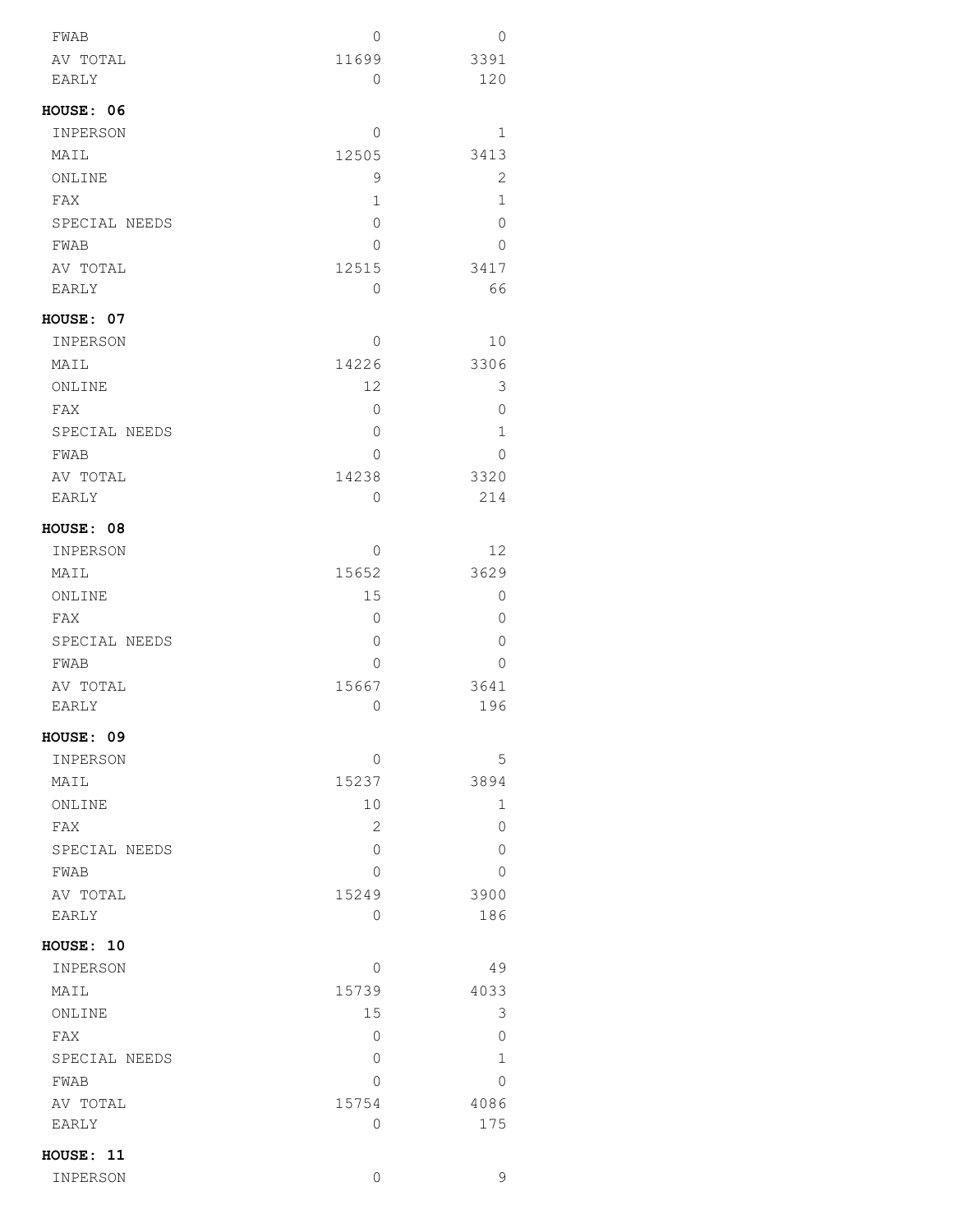| MAIL              | 14335          | 3905           |
|-------------------|----------------|----------------|
| ONLINE            | 9              | 1              |
| FAX               | 0              | $\circ$        |
| SPECIAL NEEDS     | 0              | $\overline{0}$ |
| FWAB              | 0              | $\overline{0}$ |
| AV TOTAL          | 14344          | 3915           |
| EARLY             | 0              | 322            |
| HOUSE: 12         |                |                |
| INPERSON          | 0              | 16             |
| MAIL              | 14940          | 4449           |
| ONLINE            | 13             | 1              |
| FAX               | 0              | 0              |
| SPECIAL NEEDS     | 0              | $\overline{0}$ |
| FWAB              | 0              | 0              |
| AV TOTAL          | 14953          | 4466           |
| EARLY             | 0              | 185            |
| HOUSE: 13         |                |                |
| INPERSON          | $\Omega$       | 17             |
| MAIL              | 10063          | 2155           |
| ONLINE            | 11             | 0              |
| FAX               | 0              | $\overline{0}$ |
| SPECIAL NEEDS     | 0              | 0              |
| FWAB              | $\Omega$       | $\Omega$       |
| AV TOTAL<br>EARLY | 10074<br>0     | 2172<br>3      |
|                   |                |                |
| HOUSE: 14         |                |                |
| INPERSON          | 0              | 38             |
| MAIL              | 14097          | 4050           |
| ONLINE            | 15             | 1              |
| FAX               | $\overline{0}$ | 0              |
| SPECIAL NEEDS     | 0<br>0         | 0<br>0         |
| FWAB              | 14112          | 4089           |
| AV TOTAL<br>EARLY | 0              | 13             |
| HOUSE: 15         |                |                |
| INPERSON          | $\Omega$       | $\Omega$       |
| MAIL              | 9444           | 1244           |
| ONLINE            | 6              | 1              |
| FAX               | 0              | $\Omega$       |
| SPECIAL NEEDS     | 0              | 0              |
| FWAB              | 0              | 0              |
| AV TOTAL          | 9450           | 1245           |
| EARLY             | 0              | 28             |
| HOUSE: 16         |                |                |
| INPERSON          | 0              | 0              |
| MAIL              | 12230          | 2442           |
| ONLINE            | 10             | 2              |
| FAX               | 0              | 0              |
| SPECIAL NEEDS     | 0              | 0              |
| FWAB              | 0              | 0              |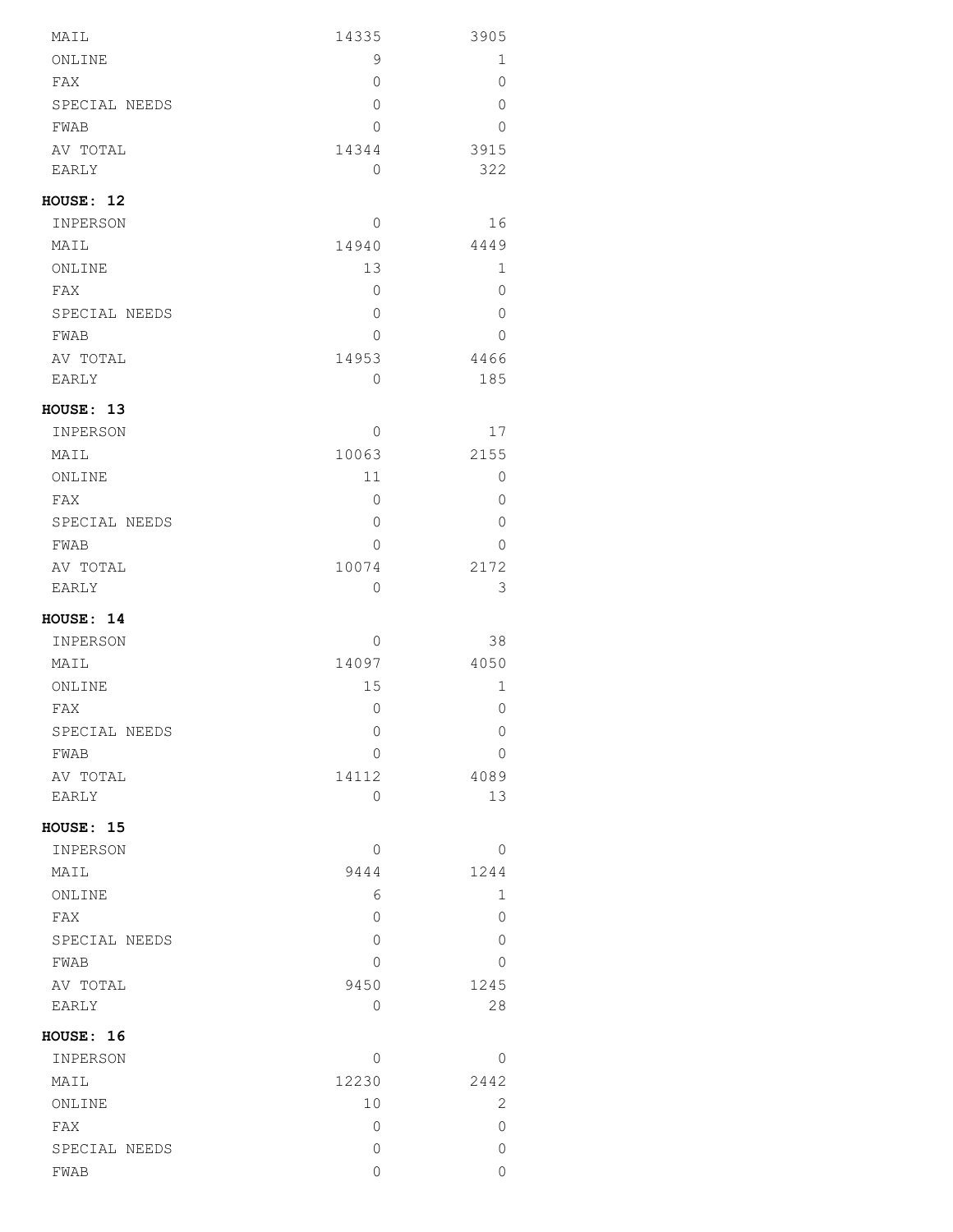| AV TOTAL      | 12240        | 2444    |
|---------------|--------------|---------|
| EARLY         | 0            | 44      |
| HOUSE: 17     |              |         |
| INPERSON      | 0            | 0       |
| MAIL          | 10699        | 2089    |
| ONLINE        | 7            | 1       |
| FAX           | $\mathbf{0}$ | 0       |
| SPECIAL NEEDS | $\mathbf{0}$ | $\circ$ |
| FWAB          | $\Omega$     | 0       |
| AV TOTAL      | 10706        | 2090    |
| EARLY         | 0            | 34      |
|               |              |         |
| HOUSE: 18     |              |         |
| INPERSON      | 0            | 3       |
| MAIL          | 11445        | 2601    |
| ONLINE        | 11           | 2       |
| FAX           | 0            | $\circ$ |
| SPECIAL NEEDS | 0            | 0       |
| FWAB          | $\Omega$     | 0       |
| AV TOTAL      | 11456        | 2606    |
| EARLY         | 0            | 74      |
| HOUSE: 19     |              |         |
| INPERSON      | 0            | 0       |
| MAIL          | 9947         | 1524    |
| ONLINE        | $\mathbf{2}$ | 0       |
| FAX           | 0            | 0       |
| SPECIAL NEEDS | $\mathbf{0}$ | 0       |
| FWAB          | 0            | $\circ$ |
| AV TOTAL      | 9949         | 1524    |
| EARLY         | $\mathbf 0$  | 21      |
|               |              |         |
| HOUSE: 20     |              |         |
| INPERSON      | $\mathbf 0$  | 5       |
| MAIL          | 10619        | 2533    |
| ONLINE        | 18           | 5       |
| FAX           | 0            | 0       |
| SPECIAL NEEDS | 0            | 0       |
| FWAB          | 0            | 0       |
| AV TOTAL      | 10637        | 2543    |
| EARLY         | 0            | 80      |
| HOUSE: 21     |              |         |
| INPERSON      | 0            | 1       |
| MAIL          | 12717        | 3292    |
| ONLINE        | 13           | 2       |
| FAX           | 0            | 0       |
| SPECIAL NEEDS | 0            | 1       |
| FWAB          | $\Omega$     | 0       |
| AV TOTAL      | 12730        | 3296    |
| EARLY         | 0            | 61      |
|               |              |         |
| HOUSE: 22     |              |         |
| INPERSON      | 0            | 2       |
| MAIL          | 13425        | 3313    |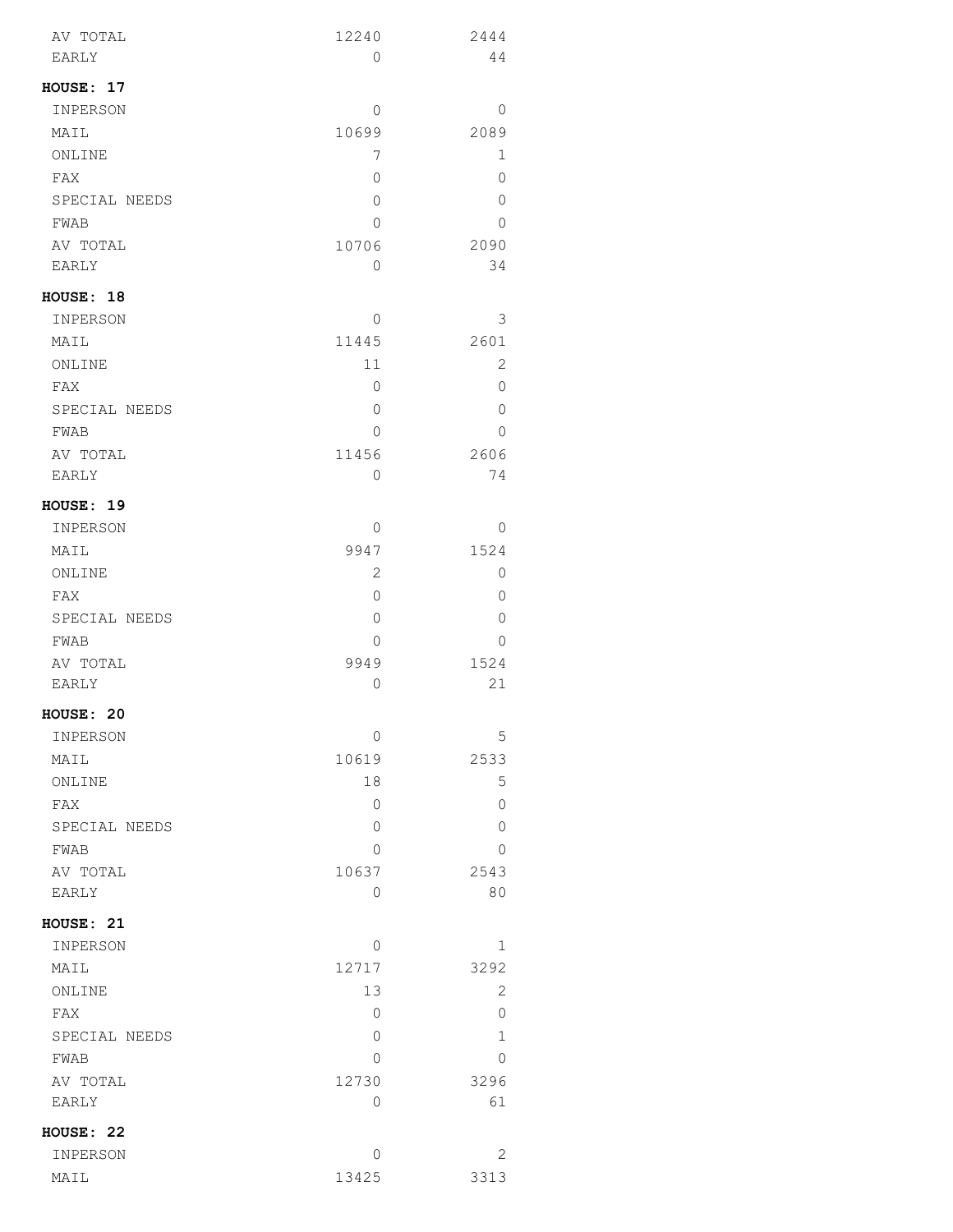| ONLINE           | 8        | 0            |
|------------------|----------|--------------|
| FAX              | 0        | 0            |
| SPECIAL NEEDS    | $\Omega$ | $\Omega$     |
| FWAB             | 0        | 0            |
| AV TOTAL         | 13433    | 3315         |
| EARLY            | $\Omega$ | 42           |
| HOUSE: 23        |          |              |
| INPERSON         | $\Omega$ | 1            |
| MAIL             | 12115    | 2350         |
| ONLINE           | 3        | $\mathbf 1$  |
| FAX              | $\Omega$ | 0            |
| SPECIAL NEEDS    | 0        | 0            |
| FWAB             | $\Omega$ | $\Omega$     |
| AV TOTAL         | 12118    | 2352         |
| EARLY            | 0        | 31           |
| HOUSE: 24        |          |              |
| INPERSON         | $\Omega$ | 1            |
| MAIL             | 13424    | 3939         |
| ONLINE           | 6        | 2            |
| FAX              | 0        | 0            |
| SPECIAL NEEDS    | 0        | 0            |
| FWAB             | $\Omega$ | 0            |
| AV TOTAL         | 13430    | 3942         |
| EARLY            | 0        | 59           |
| HOUSE: 25        |          |              |
| INPERSON         | 0        | 1            |
| MAIL             | 13287    | 3049         |
| ONLINE           | 5        | 1            |
| FAX              | 0        | 0            |
| SPECIAL NEEDS    | $\Omega$ | 0            |
|                  | 0        | 0            |
| FWAB<br>AV TOTAL | 13292    | 3051         |
| EARLY            | 0        | 47           |
|                  |          |              |
| HOUSE: 26        |          |              |
| INPERSON         | $\Omega$ | 3            |
| MAIL             | 13807    | 3701         |
| ONLINE           | 7        | $\mathbf{2}$ |
| FAX              | $\Omega$ | 0            |
| SPECIAL NEEDS    | 0        | 0            |
| FWAB             | $\Omega$ | 0            |
| AV TOTAL         | 13814    | 3706         |
| EARLY            | 0        | 68           |
| HOUSE: 27        |          |              |
| INPERSON         | $\Omega$ | 2            |
| MAIL             | 13332    | 3201         |
| ONLINE           | 11       | 0            |
| FAX              | 0        | 0            |
| SPECIAL NEEDS    | 0        | 0            |
| FWAB             | 0        | 0            |
| AV TOTAL         | 13343    | 3203         |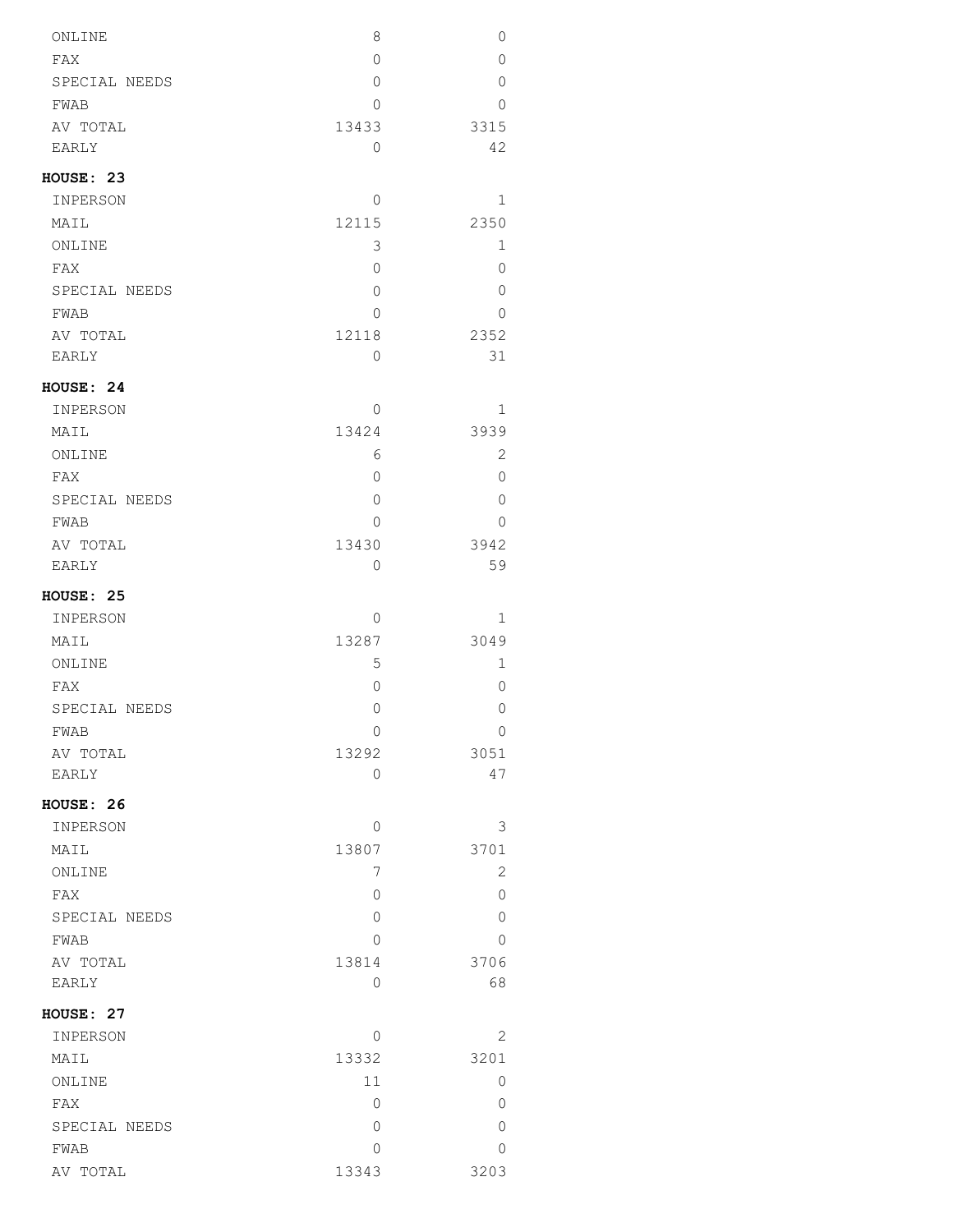| EARLY         | $\circ$      | 43           |
|---------------|--------------|--------------|
| HOUSE: 28     |              |              |
| INPERSON      | $\Omega$     | 2            |
| MAIL          | 15044        | 5184         |
| ONLINE        | 17           | 4            |
| FAX           | 0            | 0            |
| SPECIAL NEEDS | 0            | 0            |
| FWAB          | 0            | 0            |
| AV TOTAL      | 15061        | 5190         |
| EARLY         | 0            | 80           |
| HOUSE: 29     |              |              |
| INPERSON      | 0            | 20           |
| MAIL          | 14365        | 4114         |
| ONLINE        | 11           | 2            |
| FAX           | 0            | 0            |
| SPECIAL NEEDS | 0            | 0            |
| FWAB          | 0            | 0            |
| AV TOTAL      | 14376        | 4136         |
| EARLY         | 0            | 70           |
| HOUSE: 30     |              |              |
| INPERSON      | 0            | 42           |
| MAIL          | 14378        | 3650         |
| ONLINE        | 6            | $\mathbf{2}$ |
| FAX           | 0            | 0            |
| SPECIAL NEEDS | $\mathbf{0}$ | 0            |
| FWAB          | 0            | 0            |
| AV TOTAL      | 14384        | 3694         |
| EARLY         | 0            | 87           |
| HOUSE: 31     |              |              |
| INPERSON      | 0            | 6            |
| MAIL          | 16238        | 5371         |
| ONLINE        | 9            | 2            |
| FAX           | 0            | 0            |
| SPECIAL NEEDS | $\mathbf 0$  | 1            |
| FWAB          | $\Omega$     | 0            |
| AV TOTAL      | 16247        | 5380         |
| EARLY         | $\mathbf 0$  | 208          |
| HOUSE: 32     |              |              |
| INPERSON      | $\Omega$     | 41           |
| MAIL          | 11565        | 2561         |
| ONLINE        | 7            | 4            |
| FAX           | $\mathbf 0$  | 0            |
| SPECIAL NEEDS | 0            | 0            |
| FWAB          | $\Omega$     | 0            |
| AV TOTAL      | 11572        | 2606         |
| EARLY         | 0            | 4            |
| HOUSE: 33     |              |              |
| INPERSON      | 0            | 43           |
| MAIL          | 13905        | 4240         |
| ONLINE        | 19           | 4            |
|               |              |              |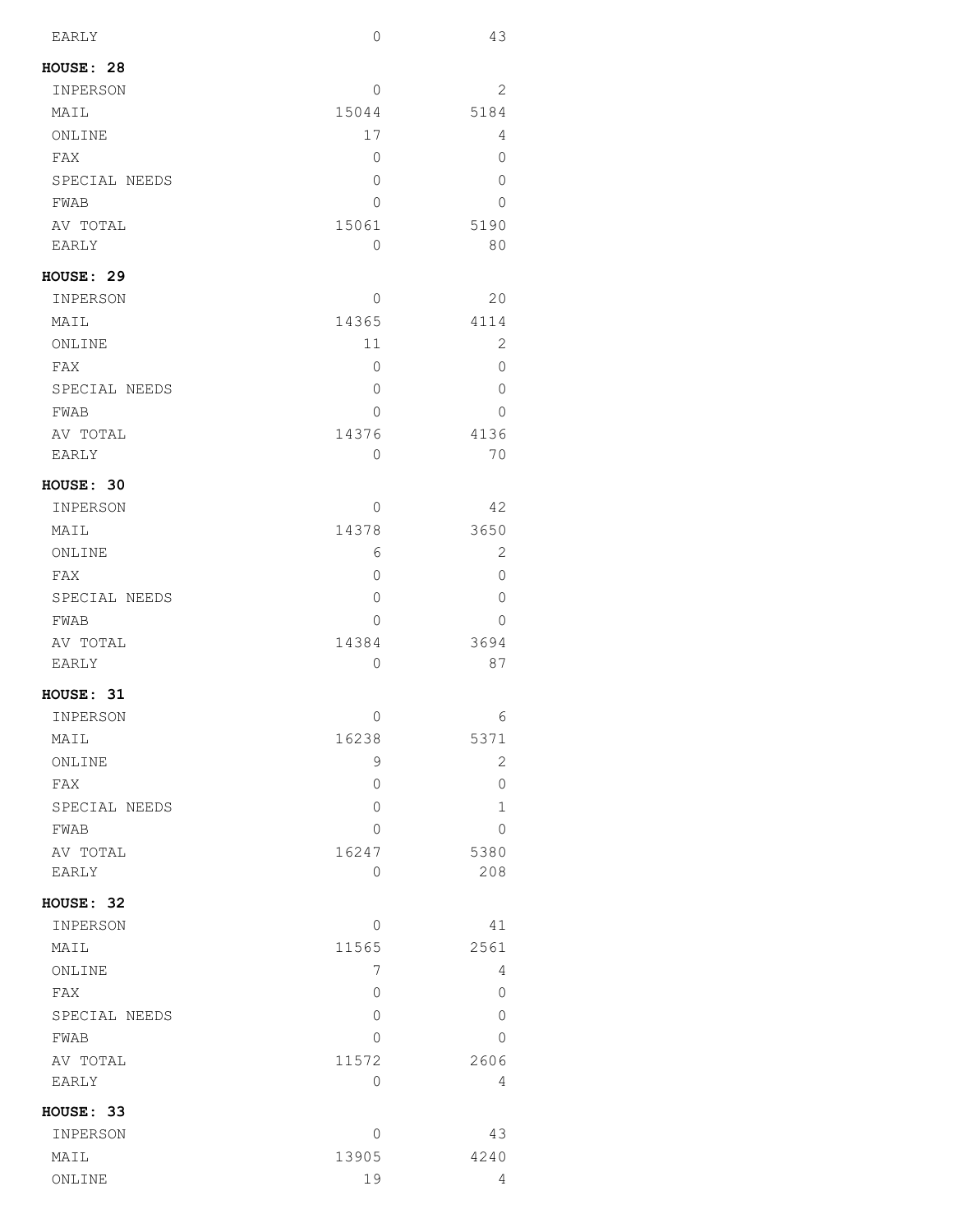| FAX           | 0              | 0              |
|---------------|----------------|----------------|
| SPECIAL NEEDS | 0              | $\Omega$       |
| FWAB          | 0              | $\Omega$       |
| AV TOTAL      | 13924          | 4287           |
| <b>EARLY</b>  | $\Omega$       | 158            |
| HOUSE: 34     |                |                |
| INPERSON      | $\Omega$       | 4              |
| MAIL          | 14244          | 3950           |
| ONLINE        | 4              | $\overline{0}$ |
| FAX           | 0              | 0              |
| SPECIAL NEEDS | 0              | 0              |
| FWAB          | 0              | 0              |
| AV TOTAL      | 14248          | 3954           |
| EARLY         | 0              | 197            |
| HOUSE: 35     |                |                |
| INPERSON      | $\Omega$       | 55             |
| MAIL          | 13555          | 3779           |
| ONLINE        | 5              | 0              |
| FAX           | 0              | 0              |
| SPECIAL NEEDS | 0              | 0              |
| FWAB          | $\Omega$       | $\Omega$       |
| AV TOTAL      | 13560          | 3834           |
| EARLY         | 0              | 4              |
| HOUSE: 36     |                |                |
| INPERSON      | 0              | 42             |
| MAIL          | 13255          | 3036           |
| ONLINE        | $\overline{2}$ | 1              |
| FAX           | 0              | $\Omega$       |
| SPECIAL NEEDS | 0              | 0              |
| <b>FWAB</b>   | 0              | $\mathbf{0}$   |
| AV TOTAL      | 13257          | 3079           |
| EARLY         | 0              | 1              |
| HOUSE: 37     |                |                |
| INPERSON      | 0              | $\circ$        |
| MAIL          | 8965           | 1469           |
| ONLINE        | $\mathbf{1}$   | 1              |
| FAX           | 0              | 0              |
| SPECIAL NEEDS | 0              | 0              |
| FWAB          | 0              | 0              |
| AV TOTAL      | 8966           | 1470           |
| EARLY         | 0              | 5              |
| HOUSE: 38     |                |                |
| INPERSON      | $\Omega$       | $\circ$        |
| MAIL          | 11070          | 1962           |
| ONLINE        | 2              | 0              |
| FAX           | 0              | 0              |
| SPECIAL NEEDS | 0              | 0              |
| FWAB          | 0              | $\overline{0}$ |
| AV TOTAL      | 11072          | 1962           |
| EARLY         | 0              | 4              |